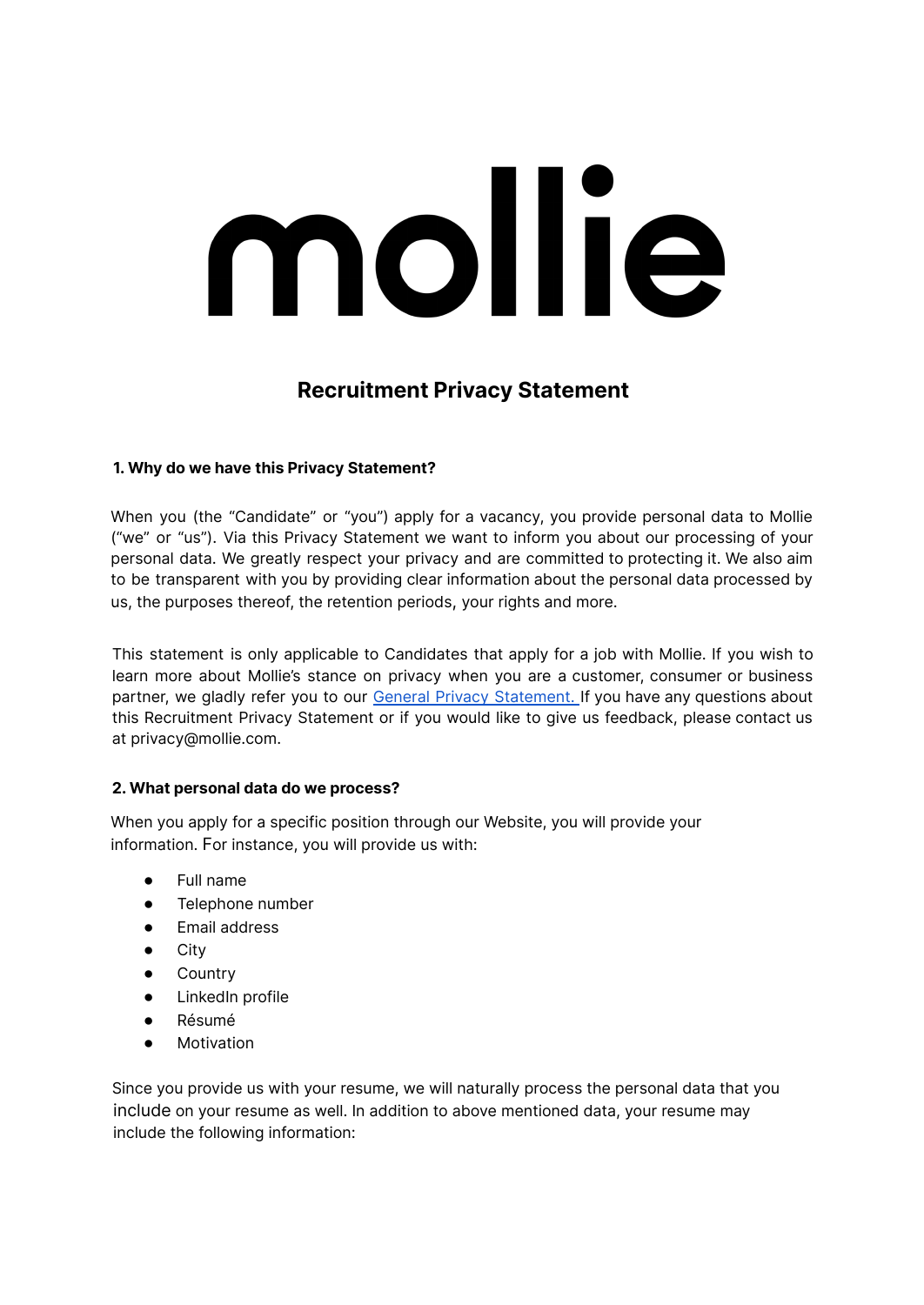- Date and place of birth
- Gender
- Nationality
- Education
- Experience
- Photo and/or video;

If we decide to invite you for an interview, we may also process data you provide us with during the interview:

- Salary expectations and/or current salary
- Notes from the interview process (such notes may, among other things, include preferences and information about your lifestyle such as your hobbies, motivations and interests and our assessment of you as a Candidate)
- Online assessments or test assignments results
- URL links to social media content

When you're officially hired (welcome to the Mollie family!), we are by law required to perform a background check on you, which means that we will process the following data as part of the background checks:

- First name(s) and surname(s) and date of birth;
- Address and contact details;
- A copy of a valid Identity Document;
- A complete resume;
- Copies of diplomas and/or certifications;
- References;
- An integrity statement; and
- A certificate of good conduct (VOG)(NL-Based employees);

We don't want to process data about you that is not required for our recruitment purposes, but you may provide us voluntarily with additional information if you want to. The Website will allow you to upload attachments to your application, and you can connect with your social media profile (LinkedIn, Facebook, Twitter) during your application. By doing so, data from your social media profiles and the attachments will be processed as well.

If you chose to also support our Diversity, Equity and Inclusion agenda by submitting data through the **voluntary** self identification survey, we ask questions that include the following information r

● Gender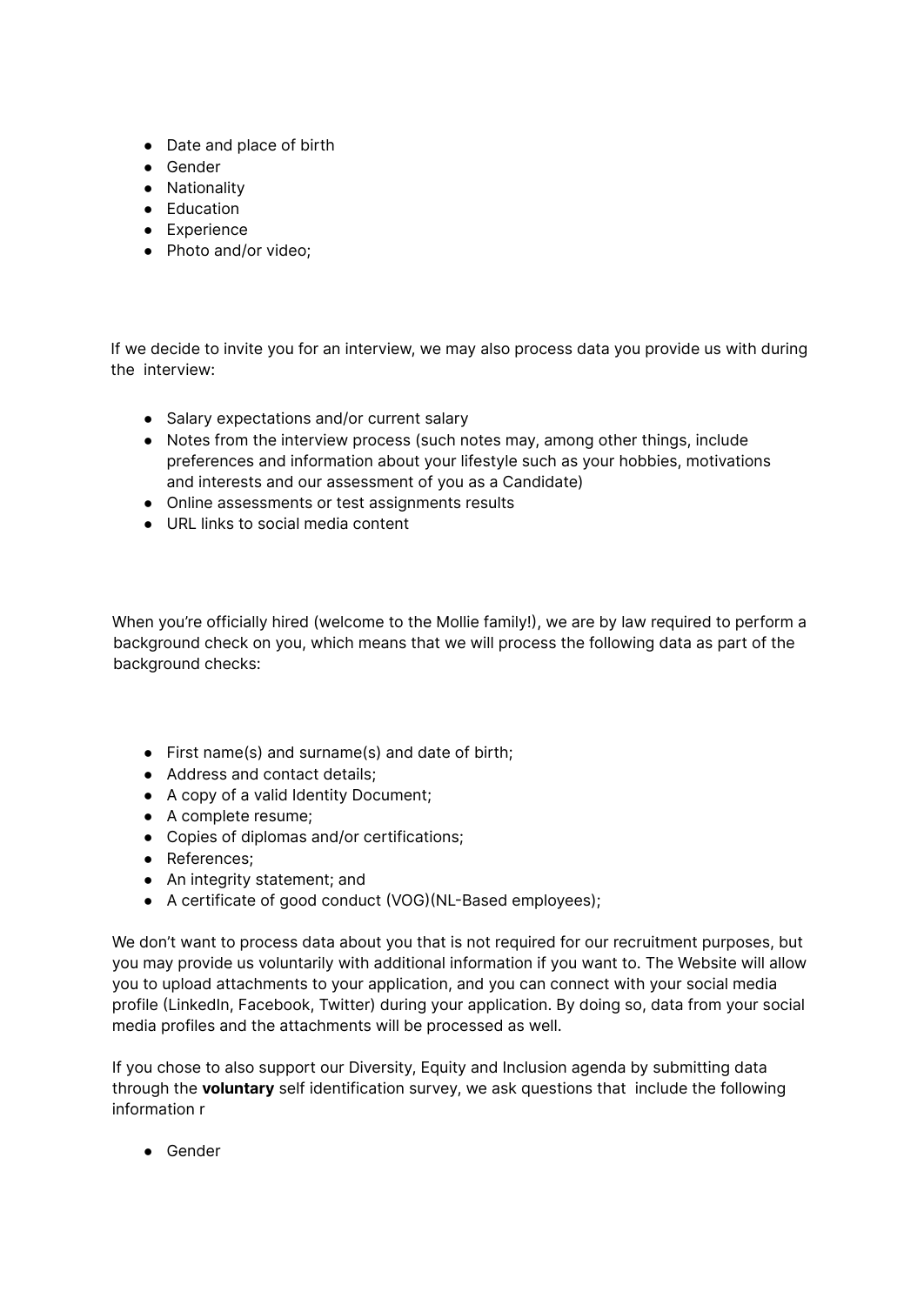- Ethnicity
- Sexual Orientation
- Disability
- Neurodiversity

This information is stored **separately** from your application and is **anonymised.** This means we are unable to link your answers to this survey to you as an individual and therefore it is not considered personal data.

#### **3. Why do we process your personal data?**

Your personal data (whether required or voluntarily provided to us) will only be processed for recruitment purposes, and it will allow us to evaluate if you are the right fit for the position and to fulfill our legal obligations by ensuring a proper selection, screening and administration of our (future) employees. Of course we also want to communicate our findings with you, so, for instance, we will call you to invite you for an interview, to follow-up on an interview or to make you an offer you can't refuse.

If we want to process your personal data for other purposes than mentioned above, we will ask for your consent, if required. For example, if we think you are a suitable candidate for our Talent Pool, we will ask you if we can add your information to our pool, so we can contact you if we have another position for you.

#### **4. Do we share your personal data?**

#### **Access to your personal data within Mollie**

Within Mollie we will also restrict access to your personal data. In principle, only those who are involved in the hiring process (recruiters, HR, team/management members that will be interviewing you, etc) can have access to your personal data and only for recruitment purposes.

#### **Access to your personal data outside of Mollie**

Mollie may share your personal data with third parties for recruitment purposes or if we are legally obliged to do so.

When a third party processes your personal data solely following our instructions, it acts as a data processor. We enter into an agreement with such a data processor concerning the processing of personal data. In this agreement we include, at a minimum, obligations to safeguard that your personal data are solely provided to the data processor to provide services to us and that your data are not used for any other purposes.

If your personal data are transferred to a third party in a country that does not provide an adequate level of protection of personal data, Mollie will take measures to ensure that your personal data are adequately protected. In other cases, your personal data will not be supplied to third parties, except when required by law or when you have provided your consent.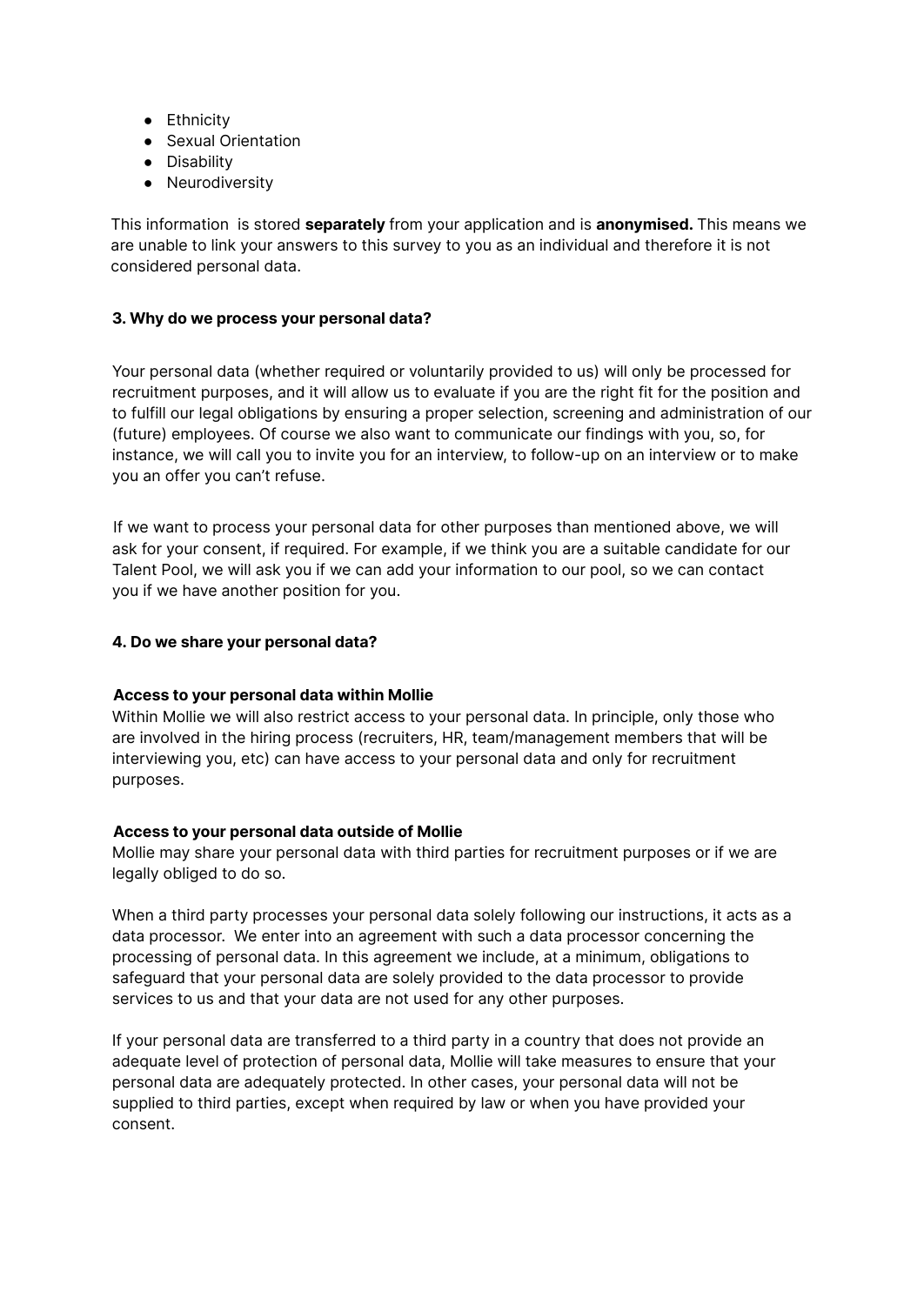#### **5. What is the legal basis for the processing?**

We process your personal data to enter into an agreement with you, to fulfill legal obligations and based on legitimate interests, namely for recruitment purposes.. Basically it comes down to the fact that we cannot evaluate whether you are the right fit for our company without asking you for certain information or performing certain checks (such as the background checks). We will always make sure that we don't process data that we don't necessarily need or want for recruitment purposes or for legal obligations. If we want to process your data for other purposes, we will always ask your consent where legally required.

### **6. How long do we keep your personal data?**

We will not keep your data longer than necessary for recruitment purposes or legally obliged. For applicants that are rejected, this means that we will not keep your data for longer than four (4) weeks after rejection, unless you give us your consent to retain your data for a longer period of time (for instance, if you want to enter our Talent Pool). In this case, your data will be kept for a maximum of one (1) year after you have provided us with your consent. Of course you can ask us to delete or rectify your data any time you want.

For applicants that are hired, this means that the information you provided to us during the recruitment process that we will need to register of you as an employee (such as your contact information) will be transferred to your personnel file.

# **7. How do we protect your personal data?**

The protection of your personal data is very important to Mollie. Mollie has therefore taken various technical and organisational security measures to protect your data and to comply with applicable laws and regulations. Mollie uses, for example, network segmentation, techniques such as firewalls, anti-DDoS systems and file integrity monitoring, strong (two-factor) authentication, encrypted transfer of information, monitoring and alerting, and industry best practices for adequate encryption and system configuration.

Furthermore, organisational measures include role separation, least-privilege principles, personnel screening, strict procedures for managing adjustments, incidents, vulnerabilities and suppliers, and continuous training of our staff. The functionality of our security measures is tested periodically.

# **8. What rights do you have?**

You have the right to access, correct, erase, restrict, transfer, or object to the personal data that Mollie processes, unless Mollie cannot execute these rights based on a legal obligation or whenever exceptions apply.